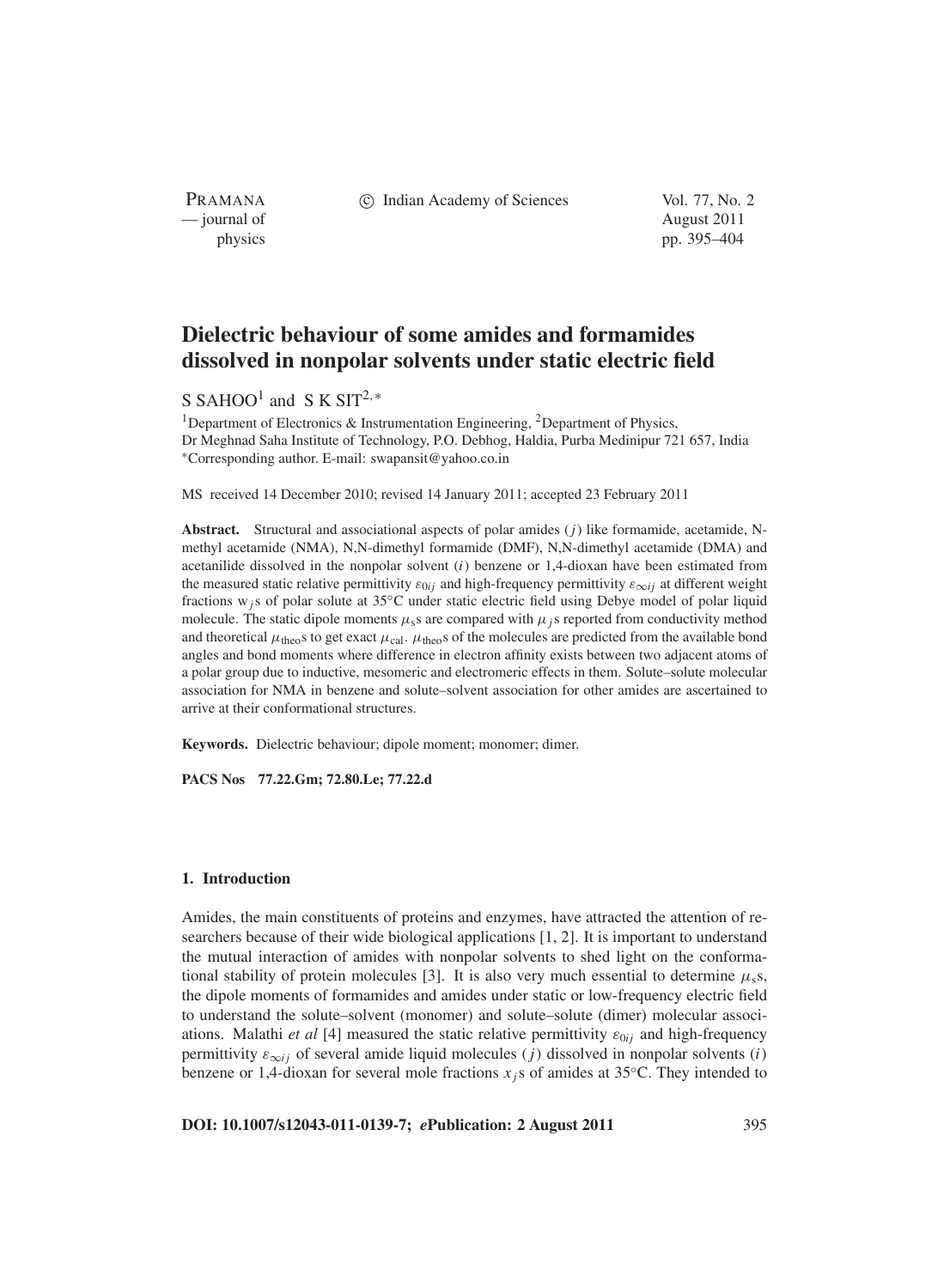**Table 1.** The measured static relative permittivity  $\varepsilon_{0ij}$ , high-frequency relative permittivity  $\varepsilon_{\infty i j}$  and static experimental parameter  $X_{i j}$  of different amides dissolved in nonpolar solvents at 35◦C.

| System                | Weight<br>fraction<br>$w_i$ of the<br>solute | Static relative<br>permittivity<br>$\varepsilon_{0ij}$ | High-<br>frequency relative<br>permittivity<br>$\varepsilon_{\infty ij}$ | Static<br>experimental<br>parameter<br>$\varepsilon_{0ij}$<br>$X_{ij} =$<br>$(\varepsilon_{0ij}+2)(\varepsilon_{\infty ij}+2)$ |
|-----------------------|----------------------------------------------|--------------------------------------------------------|--------------------------------------------------------------------------|--------------------------------------------------------------------------------------------------------------------------------|
| (I) Formamide         | 0.00876                                      | 2.479                                                  | 2.006                                                                    | 0.026361                                                                                                                       |
| in 1,4-dioxan         | 0.01294                                      | 2.663                                                  | 2.008                                                                    | 0.035047                                                                                                                       |
|                       | 0.01715                                      | 2.831                                                  | 2.008                                                                    | 0.042505                                                                                                                       |
|                       | 0.02139                                      | 3.021                                                  | 2.008                                                                    | 0.05034                                                                                                                        |
|                       | 0.02567                                      | 3.221                                                  | 2.008                                                                    | 0.057967                                                                                                                       |
|                       | 0.02998                                      | 3.435                                                  | 2.009                                                                    | 0.06545                                                                                                                        |
|                       | 0.03378                                      | 3.662                                                  | 2.009                                                                    | 0.07282                                                                                                                        |
|                       | 0.03815                                      | 3.864                                                  | 2.011                                                                    | 0.07878                                                                                                                        |
| (II) Acetamide        | 0.01690                                      | 2.655                                                  | 1.911                                                                    | 0.04087                                                                                                                        |
| in 1,4-dioxan         | 0.02237                                      | 2.786                                                  | 1.911                                                                    | 0.04675                                                                                                                        |
|                       | 0.02786                                      | 2.923                                                  | 1.913                                                                    | 0.05243                                                                                                                        |
|                       | 0.03339                                      | 3.050                                                  | 1.915                                                                    | 0.05741                                                                                                                        |
|                       | 0.03895                                      | 3.173                                                  | 1.915                                                                    | 0.06212                                                                                                                        |
|                       | 0.04384                                      | 3.315                                                  | 1.915                                                                    | 0.06728                                                                                                                        |
|                       | 0.04945                                      | 3.426                                                  | 1.917                                                                    | 0.0710                                                                                                                         |
|                       | 0.05438                                      | 3.577                                                  | 1.918                                                                    | 0.07592                                                                                                                        |
| (III) N-methyl        | 0.00843                                      | 2.410                                                  | 2.217                                                                    | 0.01038                                                                                                                        |
| acetamide in $C_6H_6$ | 0.01030                                      | 2.476                                                  | 2.216                                                                    | 0.01378                                                                                                                        |
| $(NMA + C_6H_6)$      | 0.01780                                      | 2.819                                                  | 2.216                                                                    | 0.02968                                                                                                                        |
|                       | 0.02061                                      | 3.052                                                  | 2.215                                                                    | 0.03931                                                                                                                        |
|                       | 0.03470                                      | 4.042                                                  | 2.211                                                                    | 0.07197                                                                                                                        |
| (IV) N,N-dimethyl     | 0.00842                                      | 2.421                                                  | 2.222                                                                    | 0.01066                                                                                                                        |
| formamide in $C_6H_6$ | 0.01029                                      | 2.456                                                  | 2.222                                                                    | 0.012438                                                                                                                       |
| $(DMF+C6H6)$          | 0.01684                                      | 2.602                                                  | 2.222                                                                    | 0.01956                                                                                                                        |
|                       | 0.01965                                      | 2.673                                                  | 2.221                                                                    | 0.02292                                                                                                                        |
|                       | 0.02434                                      | 2.778                                                  | 2.219                                                                    | 0.02773                                                                                                                        |
|                       | 0.03279                                      | 2.963                                                  | 2.217                                                                    | 0.03564                                                                                                                        |
|                       | 0.04782                                      | 3.252                                                  | 2.214                                                                    | 0.04690                                                                                                                        |
|                       | 0.06289                                      | 3.654                                                  | 2.211                                                                    | 0.06061                                                                                                                        |
|                       | 0.0780                                       | 4.148                                                  | 2.207                                                                    | 0.07504                                                                                                                        |
|                       | 0.0780                                       | 4.290                                                  | 2.205                                                                    | 0.07883                                                                                                                        |
| $(V)$ N,N-dimethyl    | 0.0143                                       | 2.535                                                  | 1.910                                                                    | 0.03525                                                                                                                        |
| formamide in          | 0.02080                                      | 2.721                                                  | 1.910                                                                    | 0.04393                                                                                                                        |
| 1,4-dioxan            | 0.02750                                      | 2.868                                                  | 1.910                                                                    | 0.05033                                                                                                                        |
| $(DMF + dioxan)$      | 0.03421                                      | 3.032                                                  | 1.910                                                                    | 0.05703                                                                                                                        |
|                       | 0.04095                                      | 3.186                                                  | 1.911                                                                    | 0.06286                                                                                                                        |
|                       | 0.0477                                       | 3.376                                                  | 1.913                                                                    | 0.06955                                                                                                                        |
|                       | 0.05362                                      | 3.570                                                  | 1.914                                                                    | 0.07596                                                                                                                        |
|                       | 0.06040                                      | 3.723                                                  | 1.914                                                                    | 0.08076                                                                                                                        |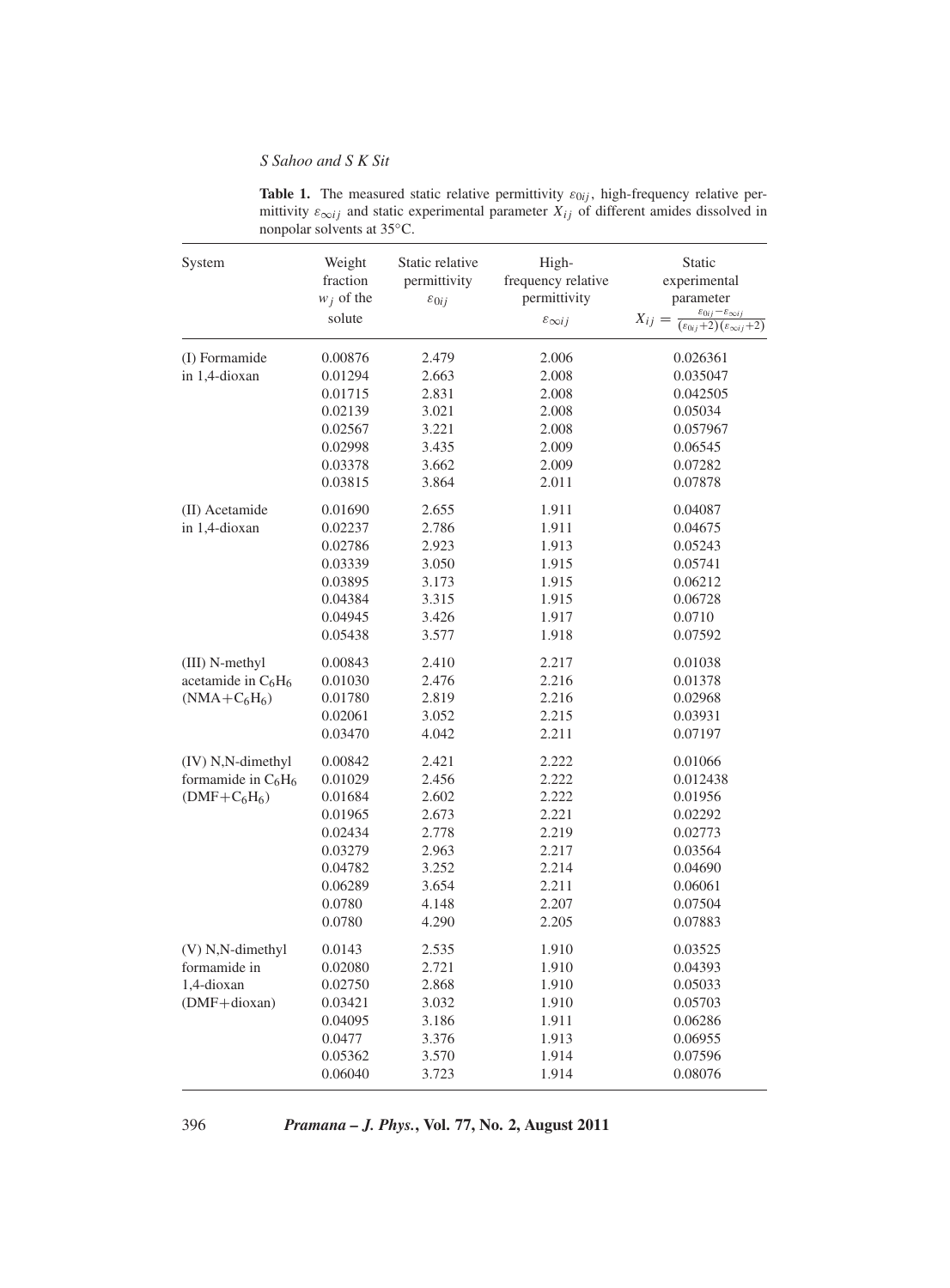| System                                                           | Weight<br>fraction<br>$w_i$ of the<br>solute                              | Static relative<br>permittivity<br>$\varepsilon_{0ij}$      | High-<br>frequency relative<br>permittivity<br>$\varepsilon_{\infty i}$ | Static<br>experimental<br>parameter<br>$X_{ij} = \frac{\varepsilon_{0ij} - \varepsilon_{\infty ij}}{(\varepsilon_{0ij} + 2)(\varepsilon_{\infty ij} + 2)}$ |
|------------------------------------------------------------------|---------------------------------------------------------------------------|-------------------------------------------------------------|-------------------------------------------------------------------------|------------------------------------------------------------------------------------------------------------------------------------------------------------|
| (VI) N,N-dimethyl<br>$acetamide + C6H6$<br>$(DMA + C_6H_6)$      | 0.00557<br>0.01113<br>0.02112<br>0.04104<br>0.06088<br>0.07845<br>0.09704 | 2.320<br>2.414<br>2.591<br>2.982<br>3.383<br>3.783<br>4.119 | 2.223<br>2.223<br>2.222<br>2.219<br>2.215<br>2.213<br>2.208             | 0.00532<br>0.01025<br>0.01904<br>0.03630<br>0.05148<br>0.06444<br>0.07422                                                                                  |
| (VII) N,N-dimethyl<br>acetamide in<br>1,4-dioxan<br>(DMA+dioxan) | 0.01580<br>0.03458<br>0.05138<br>0.06721<br>0.07512<br>0.08304            | 2.476<br>2.858<br>3.260<br>3.699<br>3.947<br>4.178          | 1.996<br>1.998<br>2.001<br>2.002<br>2.002<br>2.003                      | 0.02684<br>0.04428<br>0.05982<br>0.07441<br>0.08172<br>0.08795                                                                                             |
| (VIII) Acetanilide<br>in 1,4-dioxan                              | 0.006124<br>0.019807<br>0.02585<br>0.03186                                | 2.298<br>2.474<br>2.577<br>2.678                            | 2.000<br>2.007<br>2.009<br>2.012                                        | 0.017334<br>0.0260496<br>0.030955<br>0.035486                                                                                                              |

*Dielectric beha*v*iour of some amides and formamides*

**Table 1.** *Continued*.

estimate Kirkwood correlation factor *g* with the change of concentration of the polar amide molecules in nonpolar solvents. The measured *g* gives an idea of cyclic or linear multimerization of amide molecules. The estimation of *g* is based on the measurement of  $\mu$  of polar molecules from the available bond angle and bond moment [5] data. The Kirkwood correlation factor *g* also reflects solute–solute and solute–solvent associational behaviours of polar–nonpolar liquid mixture [4].

We thought to study further the dielectric behaviour of eight amides dissolved in benzene or 1,4-dioxan under static or low-frequency electric field at 35◦C in terms of static relative permittivity  $\varepsilon_{0ij}$  and high-frequency permittivity  $\varepsilon_{\infty ij}$  for several weight fractions  $w_j$ s of the solutes. The dipole moments  $\mu_s$ s under static and low-frequency electric fields were estimated in terms of slope  $a_1$  of static experimental parameter  $X_{ij}$ [= $(\varepsilon_{0ij} - \varepsilon_{0ij})/(\varepsilon_{0ij} + 2)(\varepsilon_{0ij} + 2)$ ] against w<sub>j</sub> within the framework of Debye model of polar–nonpolar liquid mixture. The purpose of the present paper is to throw light on solute–solvent and solute–solute associational aspects of amides dissolved in benzene or 1,4-dioxan in terms of the measured  $\mu_s$  based on Debye theory. The  $\mu_s$ s under static electric field may be compared with  $\mu$ <sub>j</sub>s, the high-frequency conductivity dipole moment of amides, to judge how much the frequency of the electric field affects the dipole moment of the molecule. Investigations have already been carried out on amides dissolved in nonpolar solvent to study the relaxation behaviour in high-frequency electric field using conductivity technique [6]. The existence of double relaxation times under single high-frequency electric field has been studied to ascertain structural and associational behaviour of the

*Pramana – J. Phys.***, Vol. 77, No. 2, August 2011** 397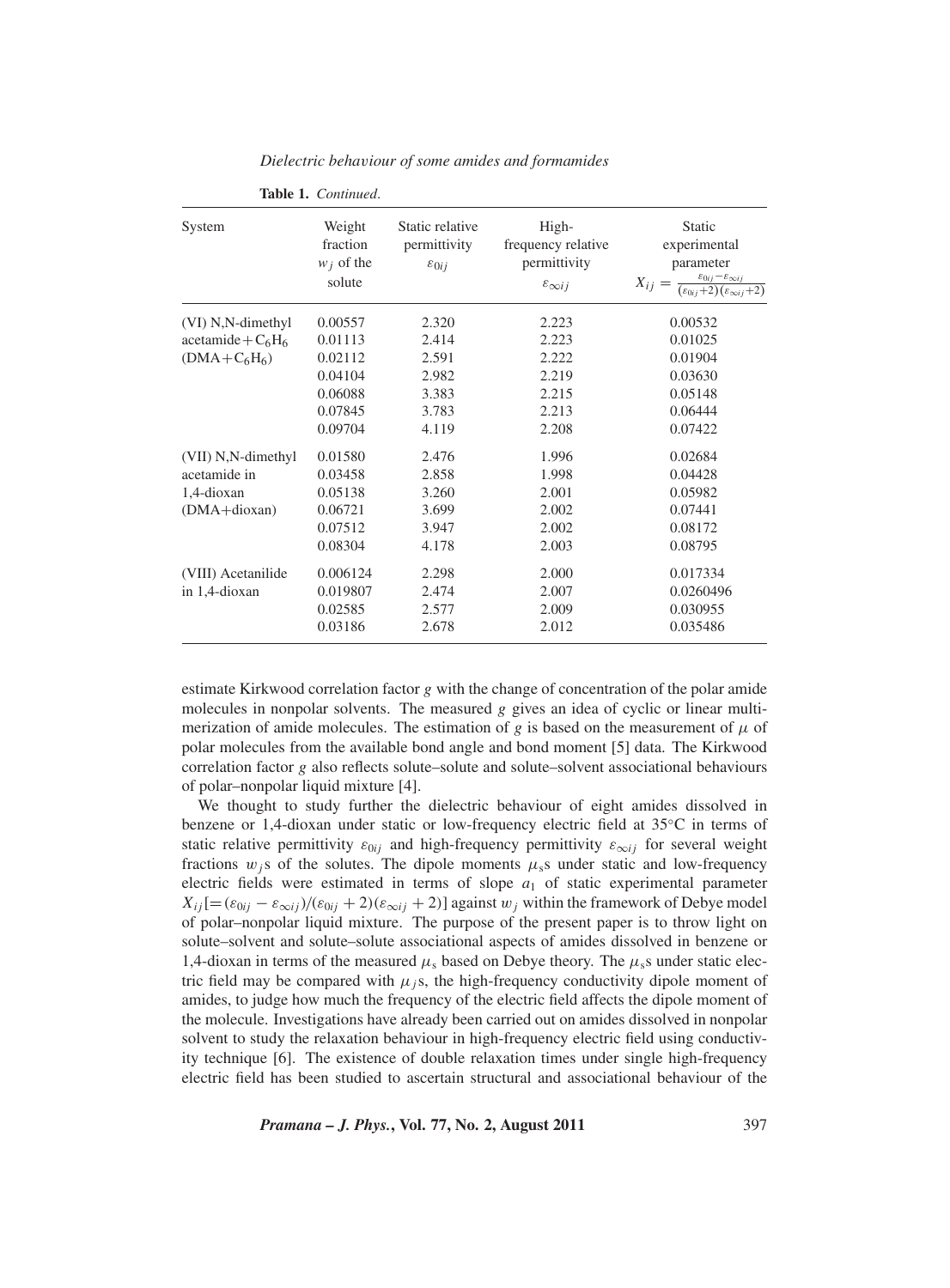molecule [7]. However, the dielectric behaviours of several primary, secondary and tertiary amides dissolved in nonpolar solvent under static or low-frequency electric field have not been studied so far. The formamides and amides are excellent donors and acceptors of protons [3] which associate themselves by hydrogen bonding. The conformational structures of the polar molecules in terms of  $\mu_{\text{theo}}$  were also ascertained from the available bond angle and bond moment data [8] to get exact estimated  $\mu_{\text{cal}}$  where inductive, mesomeric and electromeric effects play vital roles. The systems under study are interesting because the estimated  $\mu$ <sub>s</sub>s vary from solvent to solvent. The solvent benzene with a  $\pi$ -delocalized electron cloud having six *p* electrons may easily interact with the polar molecule. The hydrogen bonding solvent 1,4-dioxan, on the other hand, facilitates alignment of the polar molecule to enhance orientational polarization. It is also a carcinogenic compound miscible in water in all proportions and an important co-solvent for reactions.

The polar liquid amides and formamides as well as the nonpolar solvents benzene and 1,4-dioxan are all good-quality samples and used after purification [4]. The static relative permittivities  $\varepsilon_{0ij}$ s of polar-nonpolar liquid mixture were measured by WTWM dipolemeter DM 01 at 2 kHz frequency. The high-frequency relative permittivities  $\varepsilon_{\infty ij} (= n_{Dij}^2)$ were measured by Abbe's refractometer [4]. The percentage of accuracy in the measurement for both the  $\varepsilon_{0i}$  *j*s and  $\varepsilon_{\infty i}$  *j*s was within  $\pm 1\%$ . The mole fractions *x j*s were transformed



**Figure 1.** The nonlinear plot of static experimental parameter  $X_{ij}$  against  $w_j$  of different amides dissolved in nonpolar solvents at 35◦C under static electric field. (i) formamide in 1,4-dioxan  $(-\blacksquare -)$ , (ii) acetamide in 1,4-dioxan  $(-\bullet -)$ , (iii) N-methyl acetamide in C<sub>6</sub>H<sub>6</sub> (- $\triangle$ -), (iv) N,N-dimethyl formamide in C<sub>6</sub>H<sub>6</sub> (- $\star$ -), (v) N,Ndimethyl formamide in 1,4-dioxan ( $-\bullet$ ), (vi) N,N-dimethyl acetamide + C<sub>6</sub>H<sub>6</sub> ( $-\Box$ ), (vii) N,N-dimethyl acetamide in 1,4-dioxan (-o-), (viii) acetanilide in 1,4-dioxan  $(-\triangle -)$ .

398 *Pramana – J. Phys.***, Vol. 77, No. 2, August 2011**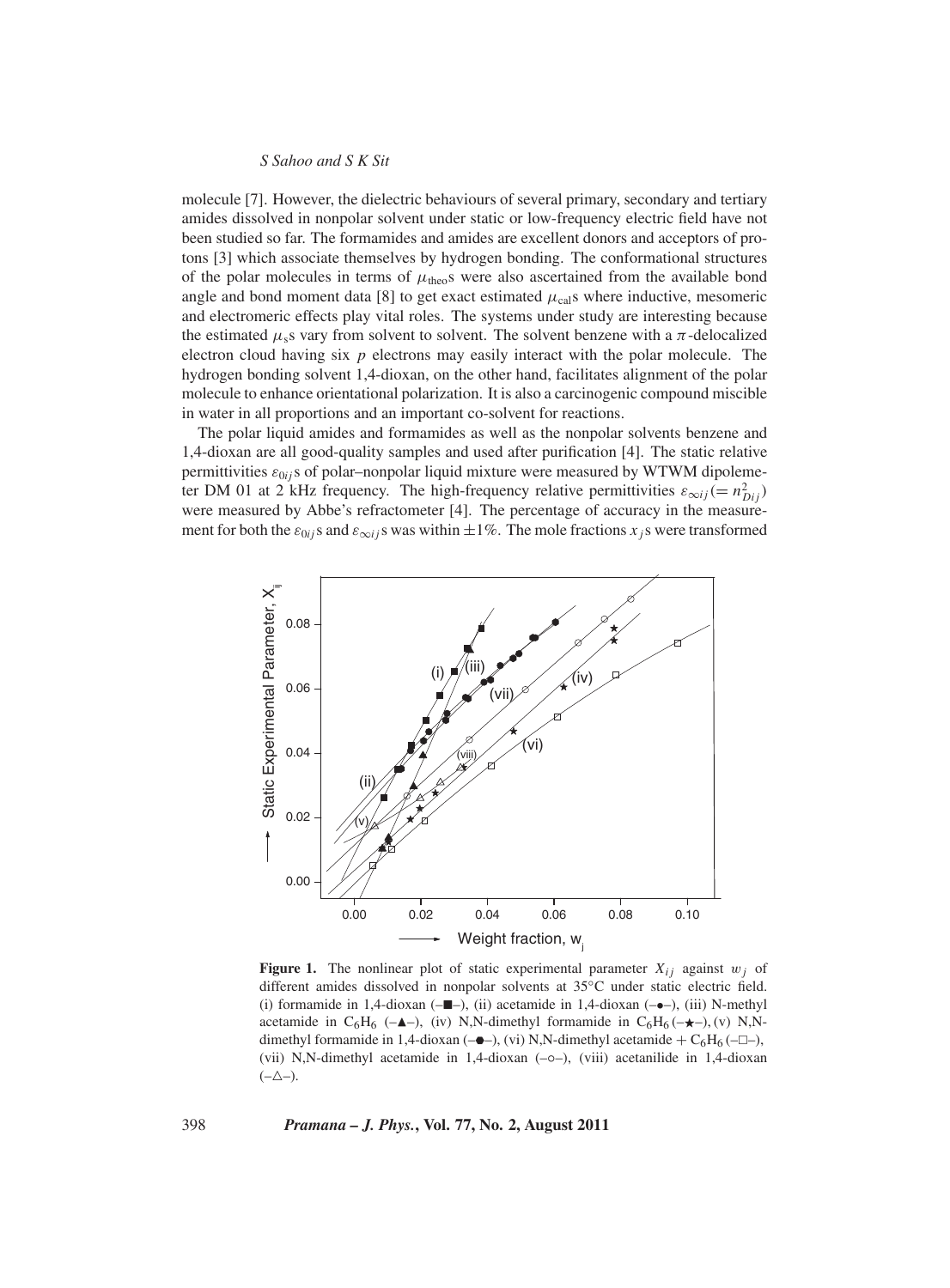|                                                                                      | <b>Table 2.</b> Coefficients $a_0$ , $a_1$ and $a_2$ of $X_{ij} = a_0 + a_1w_j + a_2w_j^2$ curve, estimated dipole moment $\mu_s \times 10^{30}$ C.m, reported $\mu_j \times 10^{30}$ C.m in<br>the high-frequency electric field, theoretical dipole moment $\mu_{\rm theo}$ from available bond angle and bond moments and calculated theoretical<br>dipole moment $\mu_{\text{cal}} \times 10^{30}$ C·m under static or low-frequency electric field of some amides in different nonpolar solvents at 35°C. |         |               |                                                              |                                                            |                                                               |                                                                         |
|--------------------------------------------------------------------------------------|----------------------------------------------------------------------------------------------------------------------------------------------------------------------------------------------------------------------------------------------------------------------------------------------------------------------------------------------------------------------------------------------------------------------------------------------------------------------------------------------------------------|---------|---------------|--------------------------------------------------------------|------------------------------------------------------------|---------------------------------------------------------------|-------------------------------------------------------------------------|
| System                                                                               | Coefficients $a_0$ , $a_1$ and $a_2$ of $X_{i,j}$ -w <sub>j</sub> curve                                                                                                                                                                                                                                                                                                                                                                                                                                        |         |               | Estimated                                                    | Reported                                                   | Theoretical                                                   | Calculated                                                              |
|                                                                                      | a <sub>0</sub>                                                                                                                                                                                                                                                                                                                                                                                                                                                                                                 | $a_1$   | $\mathcal{C}$ | dipole moment<br>$\mu_{\rm s}\times 10^{30}\,{\rm C\cdot m}$ | $\mu_j \times 10^{30}$ C·m<br>dipole moment<br>(HF method) | $\mu_{\mathrm{theo}}$ $\times$ $10^{30}$ C·m<br>dipole moment | $\mu_{\mathrm{cal}} \times 10^{30}$ C·m<br>dipole moment<br>theoretical |
| I) Formamide<br>in 1,4-dioxan                                                        | 0.00866                                                                                                                                                                                                                                                                                                                                                                                                                                                                                                        | 2.09234 | $-6.39895$    | 12.56                                                        | 12.50 [12]                                                 | 10.43                                                         | 12.54                                                                   |
| (II) Acetamide                                                                       | 0.02236                                                                                                                                                                                                                                                                                                                                                                                                                                                                                                        | 1.16229 | $-3.37094$    | 10.70                                                        | 12.10 [12]                                                 | 10.36                                                         | 10.70                                                                   |
| acetamide in C <sub>6</sub> H <sub>6</sub><br>(III) N-methyl<br>in 1,4-dioxan        | 0845<br>$-0.0$                                                                                                                                                                                                                                                                                                                                                                                                                                                                                                 | 2.13133 | 5.46872       | 17.43                                                        | 13.27 [6]                                                  | 15.44                                                         | 17.43                                                                   |
| formamide in C <sub>6</sub> H <sub>6</sub><br>$(IV)$ N, N-dimethyl<br>$NMA + C_6H_6$ | 0365                                                                                                                                                                                                                                                                                                                                                                                                                                                                                                           | 0.93808 | $-0.0837$     | 11.56                                                        | 12.90 [6]                                                  | 12.73                                                         | 11.56                                                                   |
| (V) N, N-dimethyl<br>$(DMF + C_6H_6)$<br>ormamide in<br>.,4-dioxan                   | 194<br>ತ                                                                                                                                                                                                                                                                                                                                                                                                                                                                                                       | 1.20332 | $-3.04671$    | 12.10                                                        | 12.87 [6]                                                  | 12.73                                                         | 12.10                                                                   |
| acetamide in C <sub>6</sub> H <sub>6</sub><br>(VI) N, N-dimethy<br>$(DMF + dioxan)$  | $6794 \times 10^{-4}$                                                                                                                                                                                                                                                                                                                                                                                                                                                                                          | 0.9942  | $-2.26004$    | 12.99                                                        | 12.27[6]                                                   | 13.37                                                         | 13.00                                                                   |
| $(DMA + C_6H_6)$<br>(VII) N, N-dimethyl<br>acetamide in                              | 1152<br>ွ                                                                                                                                                                                                                                                                                                                                                                                                                                                                                                      | 0.97199 | $-0.57102$    | 11.87                                                        | 12.44 [6]                                                  | 13.37                                                         | 11.87                                                                   |
| (VIII) Acetanilide<br>$(DMA + dioxan)$<br>in 1,4-dioxan<br>1,4-dioxan                | 11392<br>$_{\rm CO}^{\rm O}$                                                                                                                                                                                                                                                                                                                                                                                                                                                                                   | 0.524   | 4.88689       | 10.86                                                        | 11.04 [12]                                                 | 14.71                                                         | 10.87                                                                   |

*Dielectric beha*v*iour of some amides and formamides*

*Pramana – J. Phys.***, Vol. 77, No. 2, August 2011** 399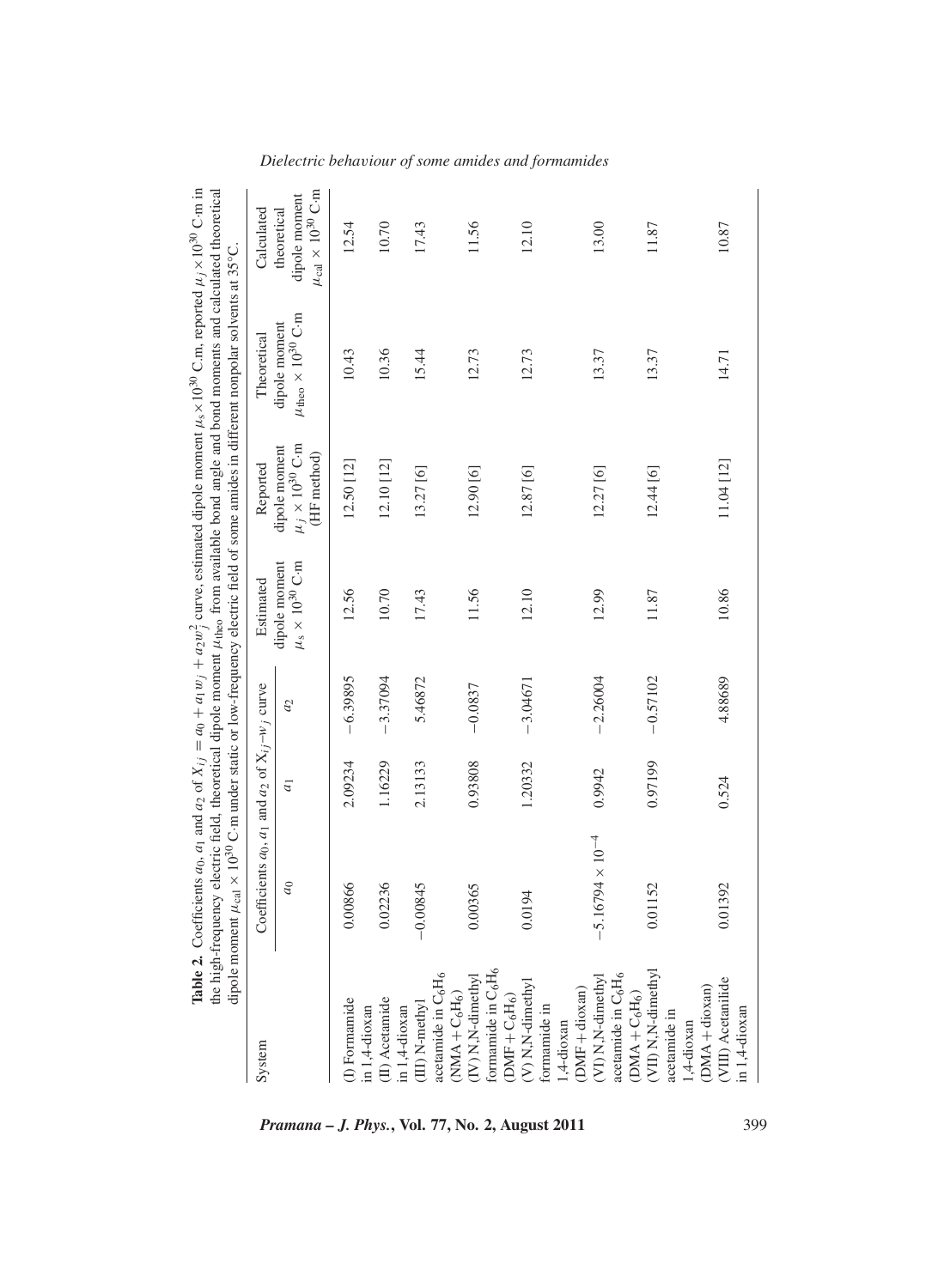into weight fractions  $w_j$ s of the solute by mixing the solute and solvent in appropriate proportions of weights according to the formula [9]

$$
w_j = \frac{x_j M_j}{x_j M_j + x_i M_i},\tag{1}
$$

where  $x_i$  and  $x_j$  are the mole fractions of the solvent and solute of molecular weight  $M_i$ and  $M_i$  respectively, such that  $x_i + x_j = 1$ .



**Figure 2.** Theoretical dipole moment  $\mu_{\text{theo}}$  to get exact  $\mu_{\text{cal}} \times 10^{30}$  C·m from available bond angles and bond moments (multiples of  $10^{-30}$  C·m) of some amides and formamides: (i) Formamide, (ii) acetamide, [iii(a)] solute–solvent association of NMA in benzene, [iii(b)] solute–solute association of NMA, (iv) N,N-dimethyl formamide (DMF) in  $C_6H_6$  (v) N,N-dimethyl acetamide (DMA) in  $C_6H_6$  and (vi) acetanilide.

400 *Pramana – J. Phys.***, Vol. 77, No. 2, August 2011**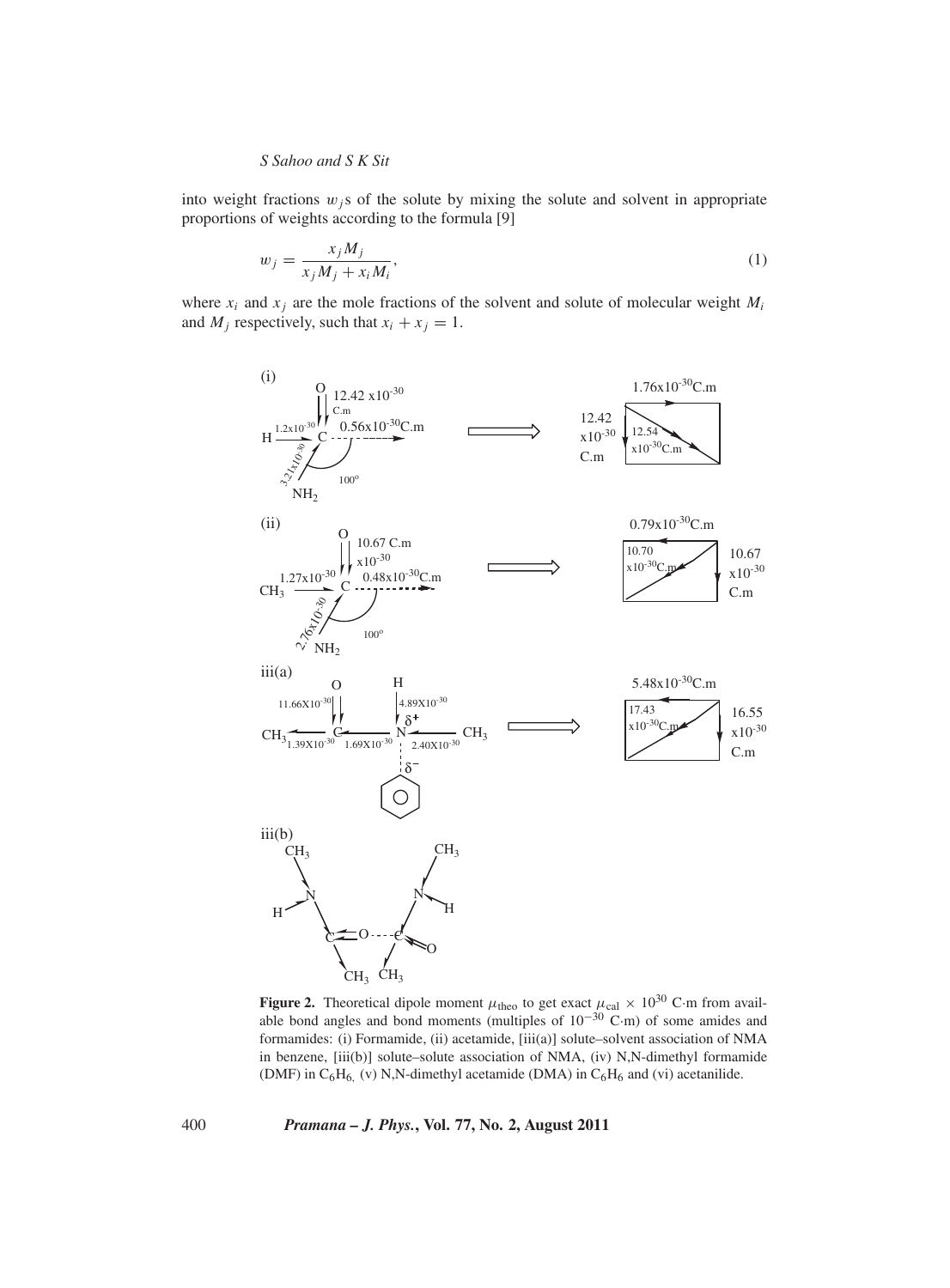*Dielectric beha*v*iour of some amides and formamides*



**Figure 2.** *Continued*.

The measured  $\varepsilon_{0ij}$ ,  $\varepsilon_{\infty ij}$  and  $x_{ij}$ s are given in table 1 against  $w_j$ s of the solute. The static experimental parameters  $X_{ij}$ s are plotted against  $w_j$ s to get the parabolic curve of figure 1. The slopes  $a_1$  of  $X_{ij}$ – $w_j$  curves are shown in table 2 along with the reported  $\mu_j$ s and measured  $\mu$ <sub>s</sub>s using Debye model [8] of polar–nonpolar liquid mixture. The theoretical dipole moments  $\mu_{\text{theo}}$ s are given in figure 2 to get exact  $\mu_{\text{cal}}$  as shown in table 2.

## **2. Theoretical formulation**

The dipole moment  $\mu_s$  of a polar solute (*j*) in a nonpolar solvent (*i*) under static or lowfrequency electric field at *T* K according to Debye [10] is

$$
\frac{\varepsilon_{0ij} - 1}{\varepsilon_{0ij} + 2} - \frac{\varepsilon_{\infty ij} - 1}{\varepsilon_{\infty ij} + 2} = \frac{\varepsilon_{0i} - 1}{\varepsilon_{0i} + 2} - \frac{\varepsilon_{\infty i} - 1}{\varepsilon_{\infty i} + 2} + \frac{N\mu_s^2 c_j}{9\varepsilon_0 K_B T},
$$
\n(2)

where electronic polarization is assumed to be almost equal to 10% of the atomic polarization so that  $\varepsilon_{\infty ij} \approx n_{Dij}^2$ .  $\varepsilon_0 =$  absolute permittivity of the free space = 8.854 × 10<sup>-12</sup> Fm<sup>-1</sup> and all other symbols carry usual significance in SI unit [11].

The molar concentration  $c_j$  in eq. (2) can be written in terms of  $w_j$ s of the polar solute as

$$
c_j = \frac{\rho_{ij} w_j}{M_j} \tag{3}
$$

*Pramana – J. Phys.***, Vol. 77, No. 2, August 2011** 401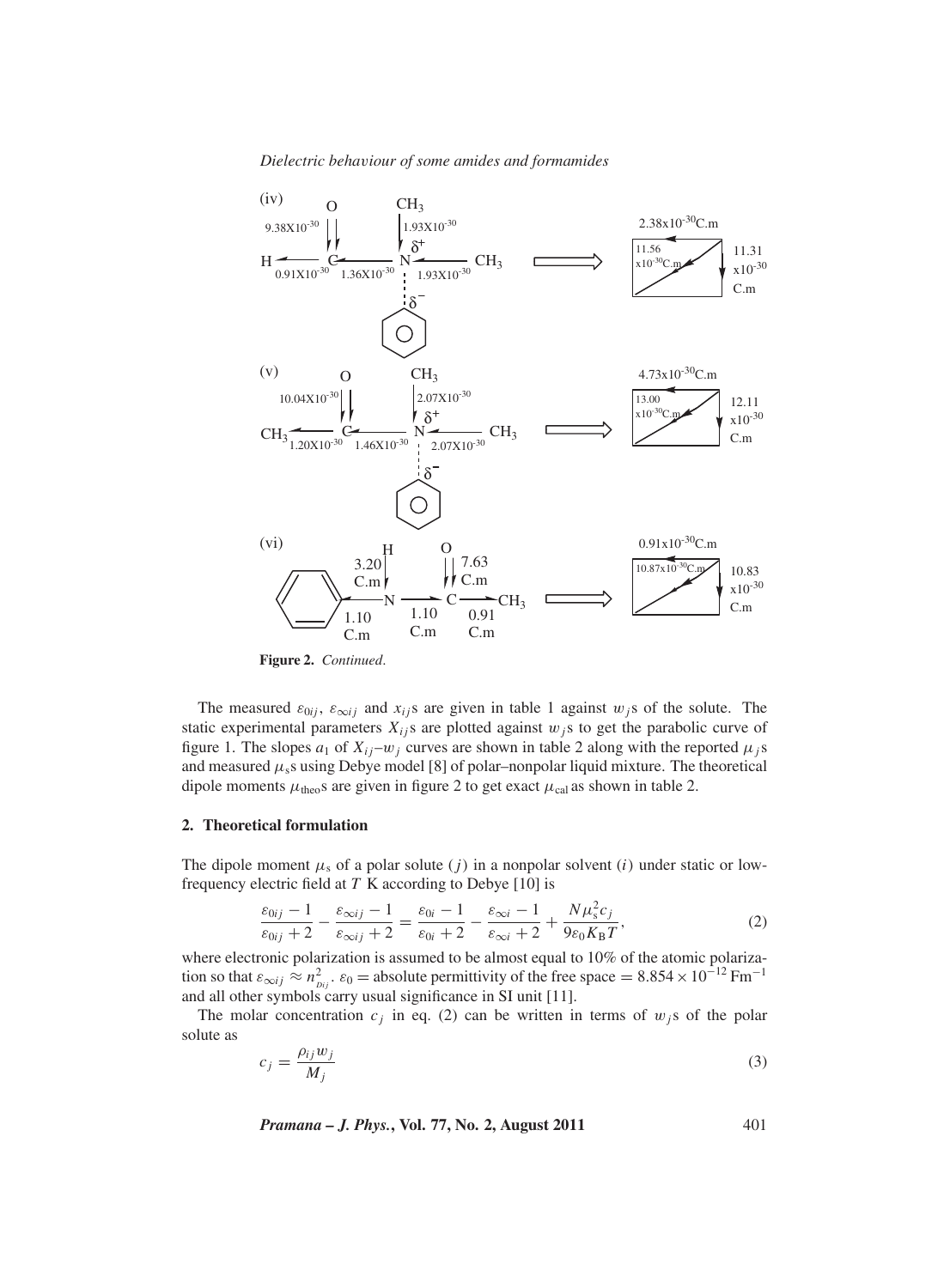If a polar solute of weight  $W_j$  and volume  $v_j$  is mixed with a nonpolar solvent of weight  $W_i$  and volume  $v_i$  to yield a solution density  $\rho_{ij}$  as

$$
\rho_{ij} = \frac{W_i + W_j}{v_i + v_j} = \frac{W_i + W_j}{(W_i/\rho_i) + (W_j/\rho_j)} = \frac{\rho_i \rho_j}{\rho_i W_j + \rho_j W_i}
$$
\n
$$
\rho_{ij} = \rho_i (1 - \gamma w_j)^{-1},
$$
\n(4)

the weight fractions  $w_i$  and  $w_j$  of the solvent and solute are

$$
w_i = \frac{W_i}{W_i + W_j}, \quad w_j = \frac{W_j}{W_i + W_j},
$$

where  $w_i + w_j = 1$  and  $\gamma = (1 - \rho_i/\rho_j)$ ,  $\rho_i$  and  $\rho_j$  being the densities of the pure solvent and solute respectively.

Now eq. (2) reduces to

$$
\frac{\varepsilon_{0ij} - \varepsilon_{\infty ij}}{(\varepsilon_{0ij} + 2)(\varepsilon_{\infty ij} + 2)} = \frac{\varepsilon_{0i} - \varepsilon_{\infty i}}{(\varepsilon_{0i} + 2)(\varepsilon_{\infty i} + 2)} + \frac{N\rho_i\mu_s^2}{27\varepsilon_0M_jK_BT}w_j(1 - \gamma w_j)^{-1}
$$

or

$$
X_{ij} = X_i + \frac{N\rho_i \mu_s^2}{27\varepsilon_0 M_j K_{\rm B}T} w_j + \frac{N\rho_i \mu_s^2}{27\varepsilon_0 M_j K_{\rm B}T} \gamma w_j^2 + \cdots
$$
 (5)

Equation (5) is a polynomial equation of  $X_{ij}$  against  $w_j$  as

$$
X_{ij} = a_0 + a_1 w_j + a_2 w_j^2 + \cdots
$$
 (6)

On comparing eqs (5) and (6) and equating the first power of  $w_j$  one gets static dipole moment  $\mu$ <sub>s</sub> as

$$
\mu_{\rm s} = \left(\frac{27\varepsilon_0 M_j K_{\rm B}T}{N\rho_i} a_1\right)^{1/2},\tag{7}
$$

where  $a_1$  is the slope of  $X_{ij}-w_j$  curve at  $w_j \to 0$  of figure 1 as shown in table 2.

## **3. Results and discussions**

The measured  $\varepsilon_{0ij}$  and  $\varepsilon_{\infty ij}$  for different w<sub>j</sub>s of the solute along with static experimental parameters  $X_{ij}$ s are given in table 1. The concentrations of the polar solute for each dilute solution of polar–nonpolar liquid mixture are made extremely low. In that case one polar unit is sufficiently apart from the other so that a polar unit may be considered as quasi-isolated validating the applicability of Debye theory for polar molecule. The static experimental parameters  $X_{ij}$ [=  $(\varepsilon_{0ij} - \varepsilon_{\infty ij})/(\varepsilon_{0ij} + 2)(\varepsilon_{\infty ij} + 2)$ ] are plotted against  $w_j$ s of the solute to get the parabolic curve as shown in figure 1. Both the formamide and NMA of the systems  $I(-\blacksquare-)$  and  $III(-\blacksquare-)$  may undergo self-association or solute–solute (dimer) molecular association through hydrogen bonding in 1,4-dioxan and  $C_6H_6$  solvents with the increase in concentration of the solutes, thereby yielding higher  $\mu$ <sub>s</sub>s.  $\mu$ <sub>s</sub>s of the two polar molecules are directly proportional to the square root of slopes  $a_1$ s of  $X_{ij}-w_j$  curves of eq. (7) to show larger magnitude of slopes as evident from table 2 and figure 1. The almost

402 *Pramana – J. Phys.***, Vol. 77, No. 2, August 2011**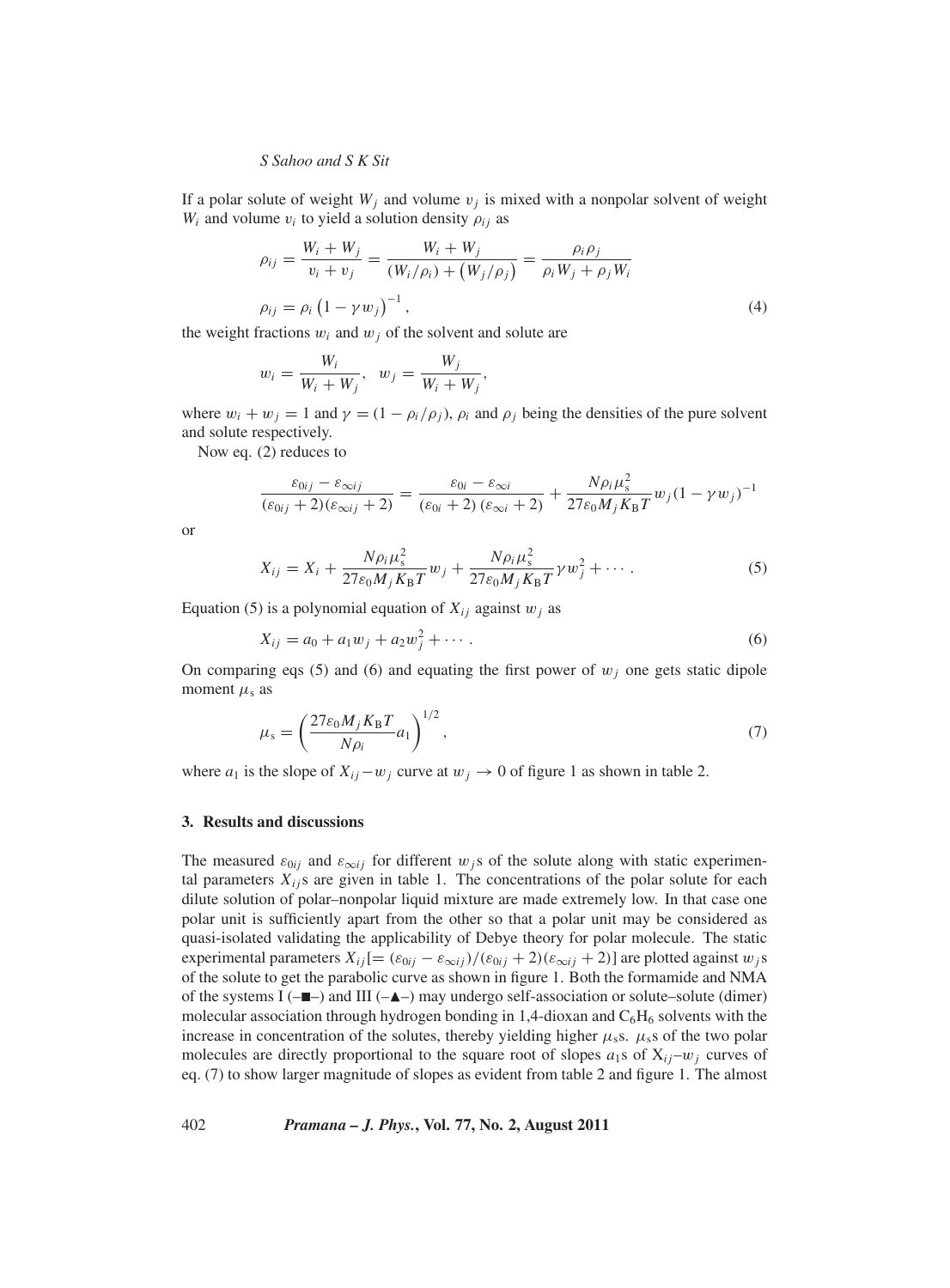#### *Dielectric beha*v*iour of some amides and formamides*

similar magnitude of slopes for other curves reveals their similar polarity [7]. The estimated  $\mu$ <sub>s</sub>s of these systems are, however, small when compared to the reported  $\mu$ <sub>i</sub>s from high-frequency conductivity measurement technique [6] which is solely concerned with the bound molecular charge of the polar molecules and the orientational polarization involved is due to the rotation of a part of the molecule under nearly 10 GHz electric field [7]. The substituent polar groups of these molecules induce subsidiary dipoles with the interaction of the nonpolar solvent yielding smaller  $\mu$ <sub>s</sub> due to the formation of monomer or solute–solvent molecular association as given in figure 2. The theoretical dipole moments  $\mu_{\text{theo}}$  are predicted from the vector addition of available bond angles and bond moments of  $C \leftarrow O, C \leftarrow NH_2$  (making an angle 100° with bond axis),  $N \leftarrow CH_3$ ,  $CH_3 \leftarrow C$ ,  $H \leftarrow C$ , C → N, of  $10.33 \times 10^{-30}$  Coulomb·metre(C·m),  $2.67 \times 10^{-30}$  C·m,  $2.13 \times 10^{-30}$  C·m,  $1.23 \times 10^{-30}$  C·m,  $1 \times 10^{-30}$  C·m and  $1.5 \times 10^{-30}$  C·m respectively assuming that the molecules are planar. The bond moment is the characteristic of a particular bond and it is determined by chemical evidence. The magnitudes of bond moments are determined using infrared spectroscopy measurement technique. It is evident that the frequency of the electric field is the reason for the slight discrepancies of  $\mu_{\text{theo}}$ s,  $\mu_s$ s and  $\mu_j$ s. The associational behaviours of the polar molecules are given in figure 2. The primary and secondary amides show the self-association or solute–solute (dimer) molecular association through the hydrogen bond in 1,4-dioxan or  $C_6H_6$  [3,12]. One such typical solute–solute (dimer) association for NMA in  $C_6H_6$  is given in figure 2(iii(b)). The solute–solvent (monomer) molecular association in secondary (NMA) and tertiary (DMF and DMA) amides may arise by the interaction of the  $\pi$  delocalized electron cloud of the benzene ring with the fractional +ve charge at the site of the nitrogen atom in the amide group. They are seen in figures  $2(iii(a))$ ,  $2(iv)$ ,  $2(v)$  and  $2(vi)$ . A dipole adjacent to a polar group within the same polar molecule or formation of  $\pi$  bonds in the molecules containing conjugated bonds induces an intramolecular charge distribution due to inductive, mesomeric or electromeric effects. Each substituent bond moment of a polar molecule is thus reduced by a factor

$$
\mu_{\rm R} = \frac{\mu_{\rm s}}{\mu_{\rm theo}} \times \text{theoretical bond moment.}
$$
\n(8)

The exact dipole moment  $\mu_{\text{cal}}$  of the polar molecule can be calculated using vectorial addition formula of the reduced bond moments as

$$
\mu_{\text{cal}} = \sqrt{\mu_{\text{R}_1}^2 + \mu_{\text{R}_2}^2 + 2\mu_{\text{R}_1}\mu_{\text{R}_2}\cos\theta},\tag{9}
$$

where  $\theta$  is the angle between two polar units  $\mu_{R_1}$  and  $\mu_{R_2}$ . A good agreement is observed between  $\mu$ <sub>s</sub>s and the calculated  $\mu$ <sub>cal</sub>s which certainly take into account the contribution of inductive, mesomeric and electromeric effects from the individual bond moments.

## **4. Conclusion**

The simple Debye theory gives an adequate representation of the relation between polarization and molecular dipole moment of a dilute solution of polar–nonpolar mixture usually accepted as a correct  $\mu_s$  for an isolated polar molecule. The existence of solute–solute (dimer) and solute–solvent (monomer) molecular associations are almost eliminated by extrapolation of  $X_{ij}$ −w<sub>j</sub> curve at infinite dilutions, i.e.  $w_j \rightarrow 0$ , to get slope  $a_1$  and hence

*Pramana – J. Phys.***, Vol. 77, No. 2, August 2011** 403